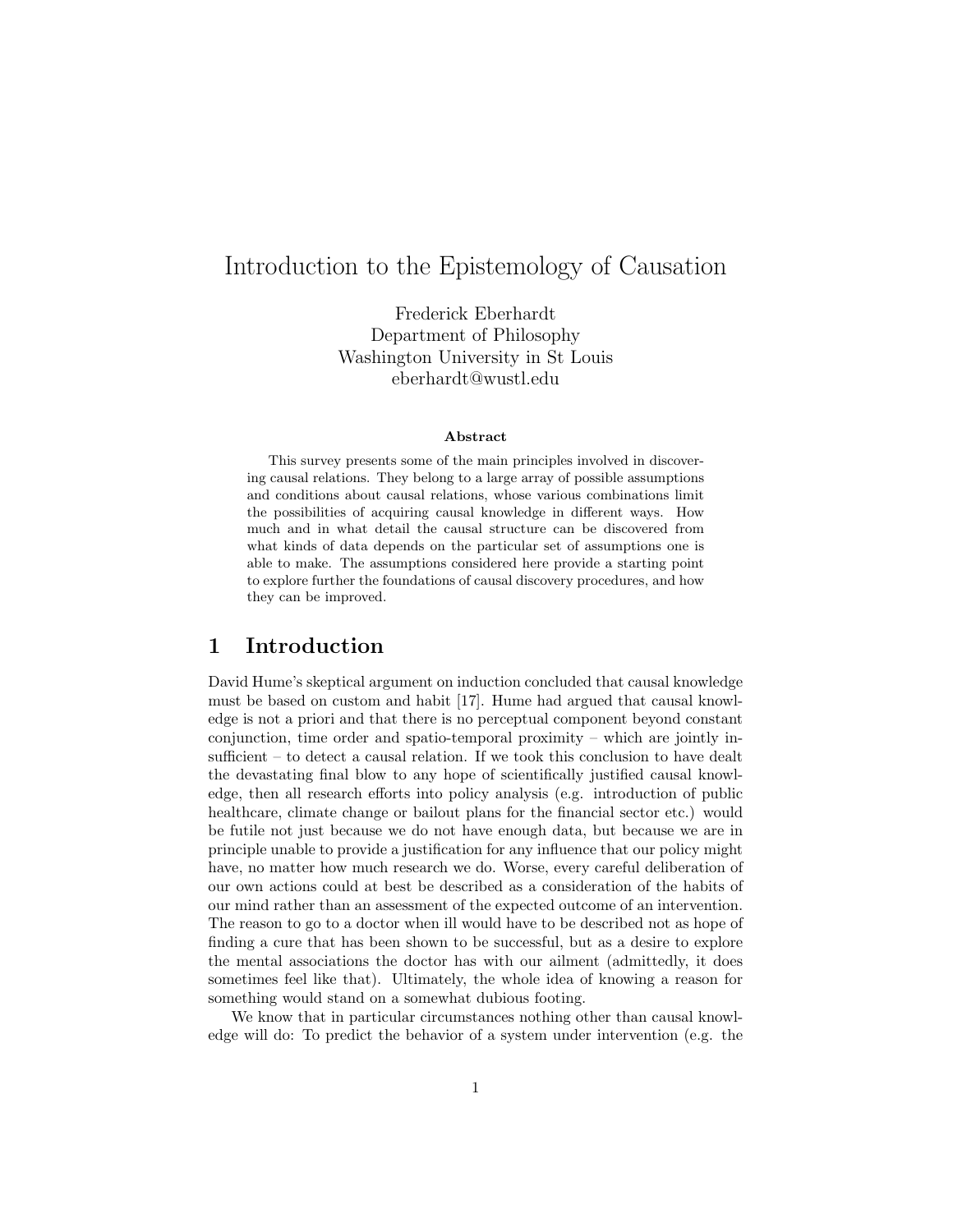behavior of the economy subject to a new policy, or the effect of new treatment on a patient etc.) simple dependencies will not do. For example, finding that arthritis is correlated with diabetes provides no indication of what the incidence rate of arthritis will be once diabetes can be cured. Knowing that there is a common cause of arthritis and diabetes implies that the incidence rate of arthritis will depend on where in the process the cure of diabetes impacts. It therefore comes as no surprise that scholars have tried to find ways out of Hume's dilemma and supply alternative accounts of how we come to have causal knowledge. Here I will not provide a historical review – such can be found in more detail in [24], with Bacon, Kant, Mill and Reichenbach as the main non-contemporary philosophical figures with constructive attempts. Instead, I will outline some of the main principles underlying current procedures for causal discovery, and describe how they fit together to form an epistemology of causation.

## 2 Bridge Principles

In the philosophical literature the metaphysics of causality arguably occupies the prime position. In light of Hume's argument one may regard this as a result of an attempt to first establish what it *is* that we talk about in making causal claims, before we then figure out how we come to know it. But the metaphysical accounts have provided essentially no guidance for methods of discovery, because it remains unclear how they could be operationalized into discovery procedures that do not depend on the availability of causal knowledge in the first place.<sup>1</sup>

Epistemological headway was made by a completely different strategy that largely ignored metaphysical considerations. The approach, in broad strokes, was this: Let us accept with Hume that there is no immediate perceptual or measurable feature that identifies uniquely a causal relation. (This assumption is by no means obvious, since many psychological experiments show that humans and animals seem very sensitive to purely perceptual features when making causal inferences. [13, 19]) If no direct identification of causal features is possible, then assumptions are required that connect what can be observed to the underlying causal structure that generates the phenomena: bridge principles.

With the Principle of Common Cause, Reichenbach [23] was one of the first to pursue this strategy. The Principle of Common Cause was an attempt to connect the constraints implied by a causal structure with measurable constraints in the resulting probability distribution generated by the variables that are causally connected. If the distribution over two variables exhibits a depen-

<sup>&</sup>lt;sup>1</sup>In Lewis' account of causation in terms of counterfactuals a measure of distances between possible worlds is needed to assess the counterfactuals. Proposed measures depend on knowledge of laws, which presumably represent causal facts in the first place. In accounts that are based on causation as a transfer of a conserved quantity (Salmon, Dowe) it remains a mystery how one comes to know which quantity is conserved without knowing the causal relations first. A similar concern applies to attempts using the mechanistic approach of Machamer et al.. Mackie's "INUS condition" specifies criteria for a cause, but it supplies no procedure. It is unclear whether "INUS-causes" can be discovered by an analysis of regularities or by an analysis of the differences between individual instances, or both.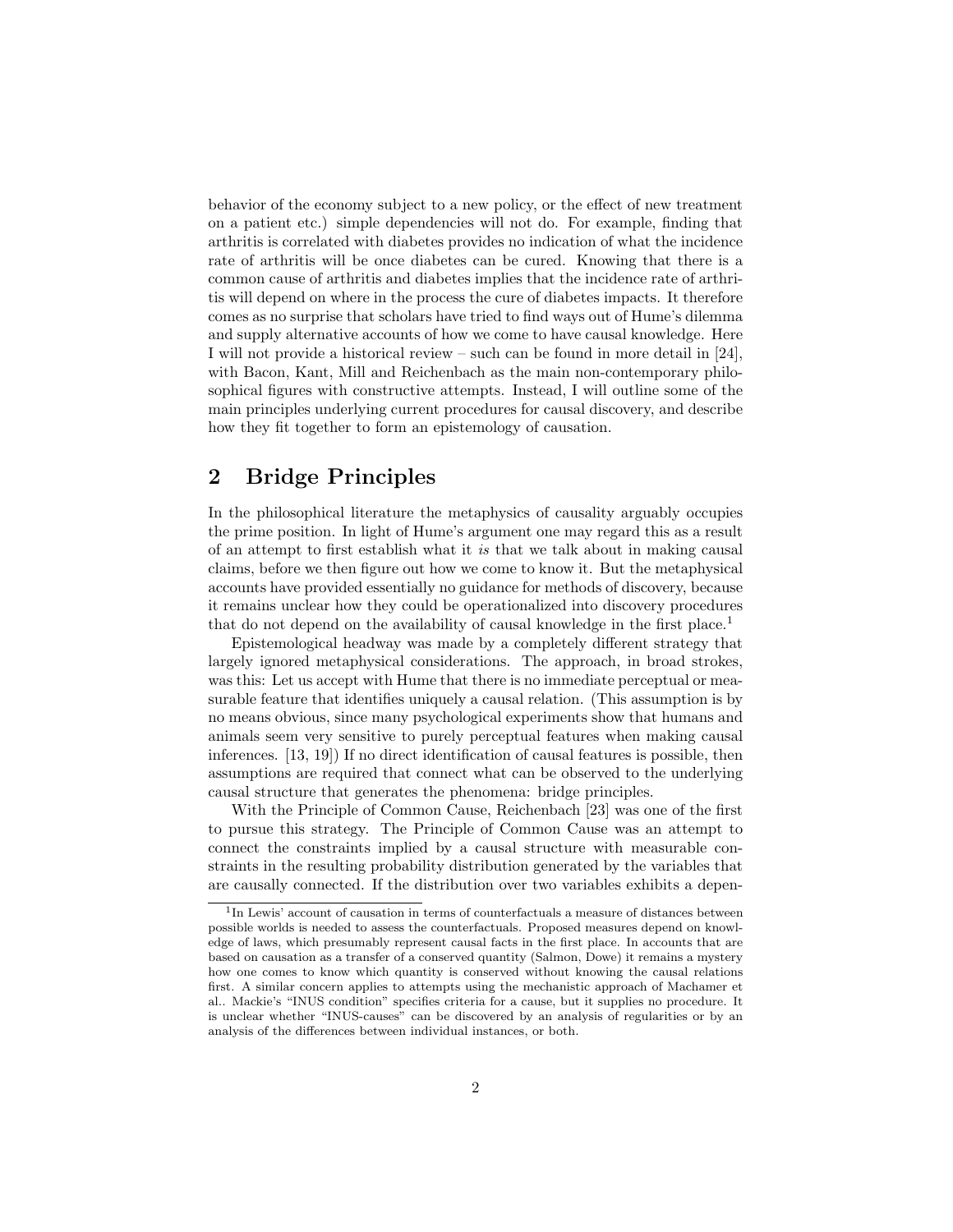dence, then this dependence may result from one variable causing the other. It is also possible that there is a third variable, a common cause, that causes both: For example, the occurrence of storms and particular barometer readings are correlated, although neither is the cause of the other (shifting the barometer needle does not prevent the storm, and the barometer reading generally precedes the storm, and since one generally assumes that there is a time order from cause to effect, the storm cannot be the cause of the barometer reading). A third variable, atmospheric pressure, which causes both, explains the correlation. The Principle of Common Cause takes a dependence to be indicative of either one variable causing the other, or the existence of a common cause. It excludes the possibility of the variables being causally disconnected, but leaves the exact connection still underdetermined.

The motivating idea of the Principle of Common Cause is spelled out in full generality in the Causal Markov Condition, which is widely seen as the most fundamental bridge principle in causal epistemology. It uses the causal Bayes net framework [29, 21], which represents the causal structure as a directed graph over a set of variables. For example, the causal structure between storm (S), the barometer reading (B) and atmospheric pressure (A) would be represented as follows:



Causal effects between variables result in a probability distribution over the graph, e.g. for the above example,  $p(A, S, B) = p(A)p(S|A)p(B|A)$ . The causal Markov condition matches the absence of particular causal relations (arrows between vertices in the directed graph) with (conditional) independence relations in this distribution, and dependence relations with the presence of causal connections.

Causal Markov Condition: Let *G* be a causal graph with vertex set *V* and *P* be a probability distribution over the vertices in *V* generated by the causal structure represented by *G*. *G* and *P* satisfy the Causal Markov Condition if and only if for every  $W$  in  $V$ ,  $W$  is independent of  $V \backslash$  Descendants(*W*) given Parents(*W*). (see [29], p. 29). [The genealogical terminology is interpreted in the obvious way with reference to the directed graph.]

For the barometer-storm example the Markov condition implies that given the value of atmospheric pressure, the occurrence of storm and the state of the barometer needle are independent. While the Markov condition constrains the dependencies in the probability distribution over a set of variables of interest, independencies are constrained by a converse principle:

Faithfulness Condition: A causal graph *G* and a probability distribution *P* over *G* are faithful to one another if all and only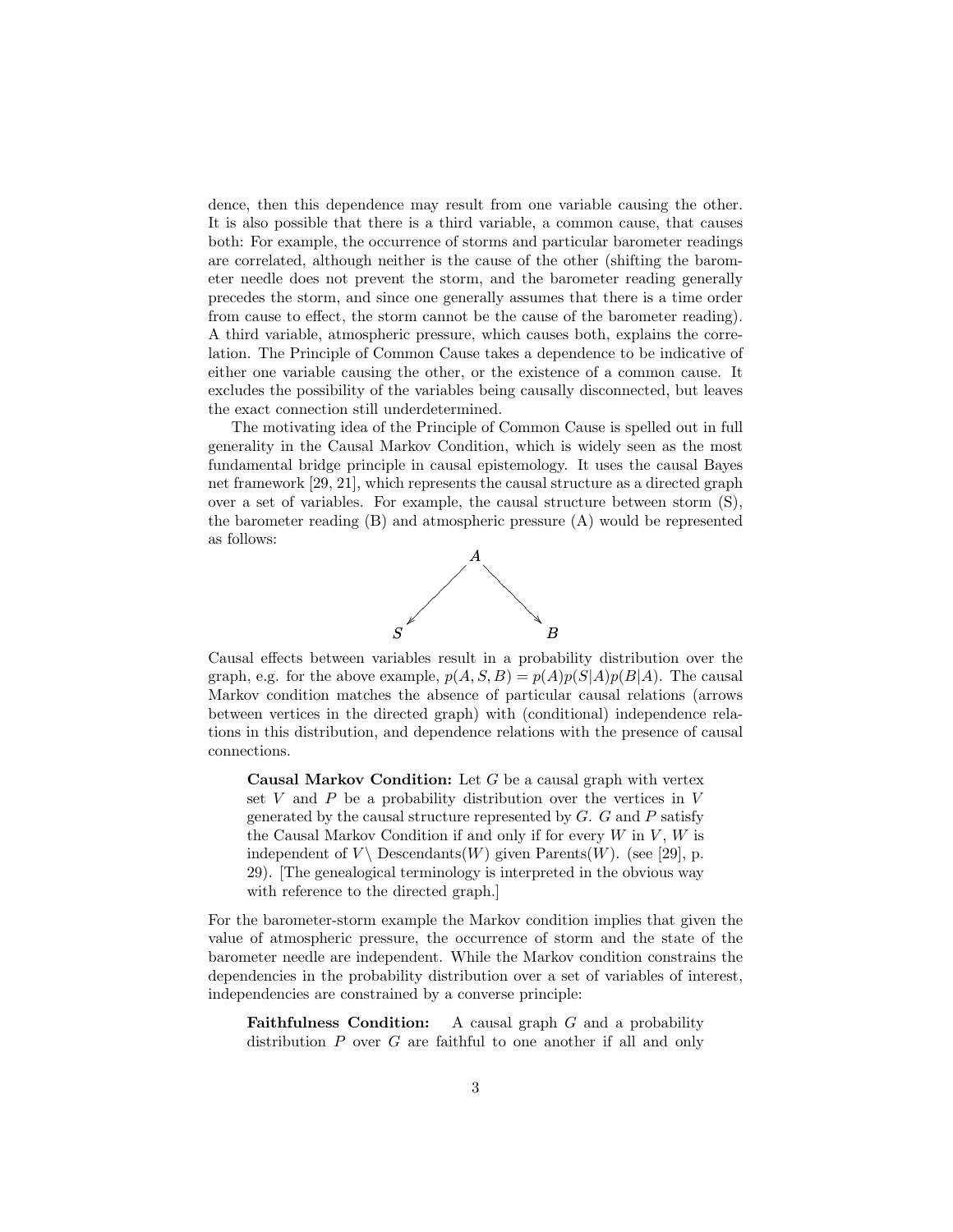the conditional independence relations true in *P* are entailed by the Markov condition applied to *G*. ([29], p. 13).

Together, causal Markov and faithfulness enable the inference from independence and dependence constraints in a probability distribution to features of the underlying causal structure, even though they do not identify the causal structure uniquely in all cases. For example, if we measure the variables storm (S), barometer reading (B) and atmospheric pressure (A), then we might find that storm and barometer reading are dependent (*S*<sup>⊥</sup><sub>*B*</sub>), as are barometer reading and atmospheric pressure  $(B\mathcal{L} A)$  and storm and atmospheric pressure  $(S\mathcal{L} A)$ , while storm and barometer reading *given* atmospheric pressure are independent  $(S \perp B | A)$ . From these constraints alone (assuming Markov and faithfulness) we can only infer that one of the following three causal structures is true, but we do not know which:

$$
S \rightarrow A \rightarrow B
$$
  

$$
S \leftarrow A \leftarrow B
$$
  

$$
S \leftarrow A \rightarrow B
$$

These three structures form a Markov equivalence class, since they imply the same independence constraints. If we in addition know that the measurements of *A* always preceded the measurements of *S* and *B*, then we can uniquely identify the third structure.

In some cases Markov and faithfulness are sufficient for unique identification of the causal structure. For example, consider a car where we measure the state of the gas tank  $(G)$ , the battery  $(B)$  and whether the motor  $(M)$  starts. We might find the following distributional constraints:

$$
G \perp \!\!\! \perp B \qquad G \not\!\! \perp M \qquad B \not\!\! \perp M \quad \text{and} \quad G \not\!\! \perp B \vert M.
$$

These constraints uniquely imply (given Markov and faithfulness) that the underlying causal structure is

$$
G \to M \leftarrow B.
$$

The fact that conditional on a common effect, two variables that are otherwise independent, become dependent (such as *B* and *G* here) provides a unique signature of the underlying causal structure (referred to as v-structure or unshielded collider) in the dependence and independence constraints of the distribution. This can be used for causal discovery (and the orientation of causal influences!) between variables, even when no time order information is available.

The examples show that causal Markov and faithfulness provide a set of assumptions that enable first steps towards a justification of inferences from observable features to particular causal relations. They do not necessarily uniquely identify the causal structure – so they can certainly not be viewed as defining causal relations – and they do not endorse a particular metaphysical account of causation. Instead, they pick up on particular features of causality that are relevant to knowledge acquisition and that are shared by many metaphysical accounts. Markov and faithfulness can only be viewed as one starting point: They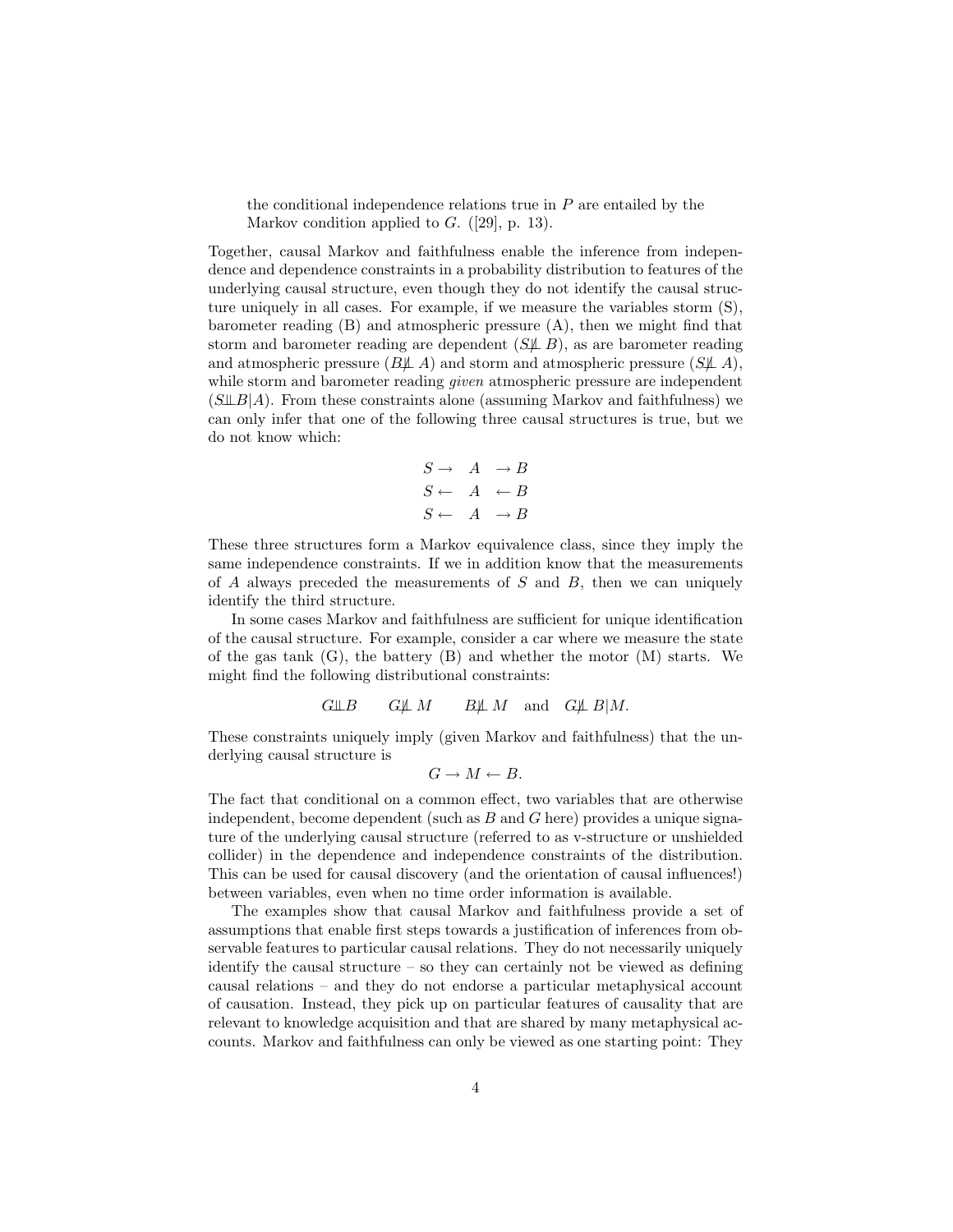provide constraints that enable discovery, but in many cases one is interested in a further reduction of the remaining underdetermination which may require additional assumptions. In other cases one might be unsure whether even Markov or faithfulness are satisfied, and so one might wonder whether there are alternative assumptions one can use. This suggests a general epistemological approach for the discovery of causal relations: Given a set of assumptions that function as bridge principles, one can determine the possibilities of discovery and develop appropriate procedures. One can work out how the limits of discovery depend on different assumptions. One can ask what justifications are available for any particular set of assumptions, and investigate what happens if an assumption fails.

The remainder of this paper takes precisely this approach: It considers some of the most common sets of assumptions used for causal discovery, indicates, where possible, justifications for those assumptions and points to procedures that use these assumptions. Often a distinction is made between causal discovery in observational data and causal discovery using experiments. It is certainly true that these two circumstances imply different limits to causal discovery, but the distinction is not as clear cut as it may initially seem. First, there is a continuum of circumstances from purely observational studies over weak experimental to fully randomized controlled trials. Second, the power of inferences in experimental circumstances is not solely a result of the experimental setting, but a result of the combination of the experimental setting with other assumptions. Third, we often are in a situation in which experimentation is impossible or unethical, but we will find that some of the following assumptions that are not specifically experimental enable rather powerful inferences even in these circumstances. Consequently, experimental circumstances will be discussed as their own set of assumptions in a section at the end, suggesting that those assumptions stand on a similar epistemic footing as the other assumptions that are not explicitly constrained to the experimental setting.

### 3 Discovery Strategy

What are the desiderata of a search procedure? – Minimally, any discovery procedure should be correct. That is, if its assumptions are satisfied it should not return any false claims. However, since discovery procedures are based on statistical data, and no informative procedure can guarantee not to make errors on finite samples, this minimal correctness must be framed in terms of a limiting condition: In the large sample limit, the procedure should not make errors. For this to be possible, the output of a search procedure based on a particular set of assumptions must be sensitive to the remaining underdetermination that cannot be avoided in the large sample limit. (In the example with the barometer above there were three causal structures that are indistinguishable by dependence and independence constraints, no matter how much data is available.) Given a specification of the underdetermination that will remain in the output (such as given by a Markov equivalence class), a procedure that is guaranteed to make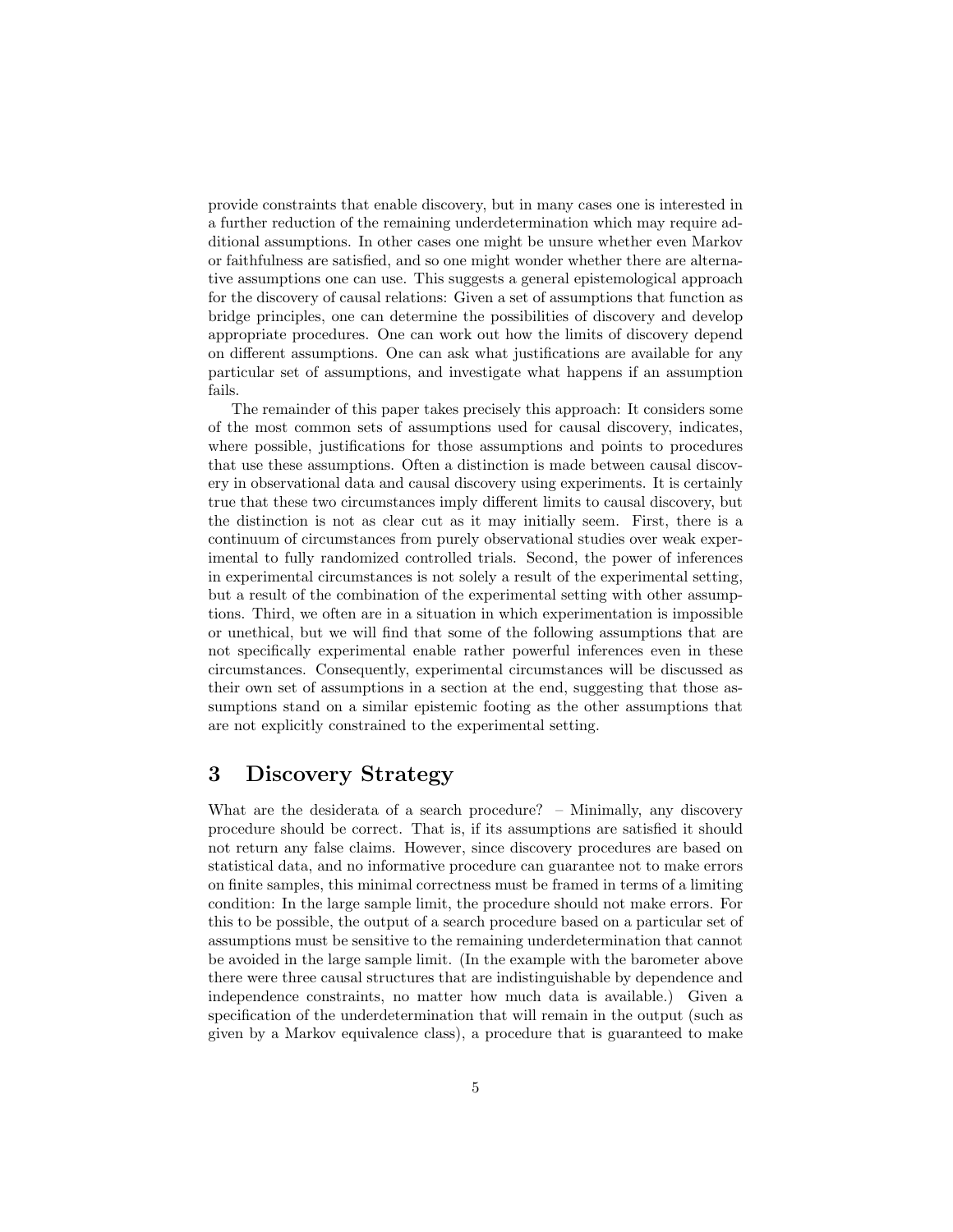no errors in the large sample limit is said to be *consistent* with respect to this residual underdetermination. So as not to be trivially consistent, the residual underdetermination should be in some sense (close to) minimal.

Consistency alone is generally considered a necessary requirement, but since we are bound to finite samples, guarantees about the limiting behavior of a procedure provide little assurance. Ideally, one would like a characterization or a bound on the error for the output of any procedure given a particular sample size. For other statistical procedures such re-assurance is often specified in terms of confidence intervals or p-values that provide a probabilistic bound on the size of the error. Causal search procedures that support confidence intervals are said to be uniformly consistent, ones that do not are pointwise consistent. The difference between the two types of consistency is ultimately one of quantifier order: For uniform consistency there is one sample size that bounds the error for all possible distributions over the variables. For pointwise consistency for each distributions there is a sample size that bounds the error. If one does not know which distribution one is dealing with, then the appropriate sample size is similarly unknown.

Whether a procedure is pointwise or uniformly consistent depends on its assumptions. There are search algorithms of both types, and in some cases a pointwise consistent procedure can be made uniformly consistent by a strengthening of some of its assumptions. Without such strengthening, an identification of causal structures using a pointwise consistent procedure can be difficult, because two different causal structures can have distributions that are arbitrarily close to each other, and therefore make a distinction virtually impossible with finite samples. For example, suppose there are three variables *X, Y* and *Z*, and the causal structure between them is



but the direct causal influence of *X* on *Z* is almost balanced out by the indirect causal influence of *X* on *Z* via *Y* . For a finite sample, *X* and *Z* might appear independent, even though there is no violation of faithfulness (in the large sample limit the two variables are not independent). If *X* and *Z* appear independent in the finite sample (and  $X\perp\!\!\!\perp Y$ ,  $Y\perp\!\!\!\perp Z$ , and  $X\perp\!\!\!\perp Z|Y$ ), Markov and faithfulness alone imply that the generating causal structure is a collider:  $X \to Y \leftarrow Z$ . Depending on how closely the two causal connections between *X* and *Z* cancel each other out in the true causal structure, an arbitrarily large sample may be required to distinguish the two qualitatively very different causal structures even though no assumption was violated.

This example highlights two issues: First, Markov and faithfulness are assumptions that relate causal structure with distributional structure, not with sample associations. Consequently, given only a finite sample, the question of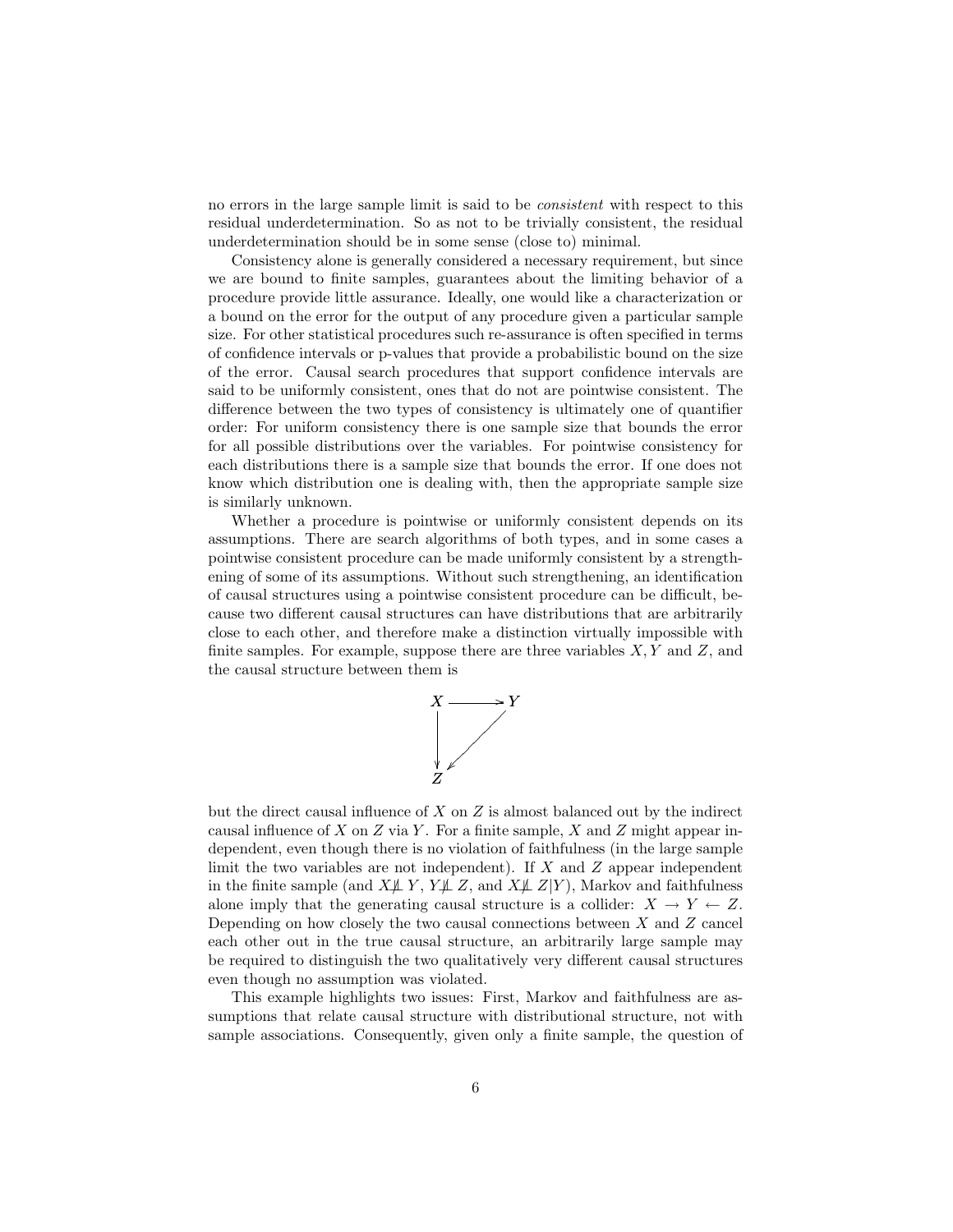whether one has reason to believe that the observed associations and independence features in the sample generalize to the distribution, is separate from what inferences one can make about the causal structure given a particular distributional structure. Second, it is an open question how one should treat the output of procedures that are only pointwise consistent: Should one in light of these finite sample problems abandon such procedures altogether, should one search for a justification of further assumptions that ensure uniform consistency (e.g. time order or the possibility of an intervention would help here), or should one try what one has anyway? Reichenbach argued that the minimal guarantee that pointwise consistent procedures converge at some point, even though we do not know when, gives us – at least in the absence of other procedures with stronger guarantees – a rational foundation for inference  $[22]$ . If Keynes' slogan that in the long run we all die, can be taken to be indicative of his views of search procedures as well, then he presumably took the opposite view.

Even if we could provide a definitive answer on the question of uniform vs. pointwise consistent procedures, open questions remain on how to treat the output of discovery procedures. Such procedures build on a set of assumptions that mark out the hypothesis space they search. In general we have no guarantee that a particular assumption holds with certainty – none are a priori or necessary. We can at best have a certain belief, more or less justified, that a particular assumptions holds. Consequently, even the confidence interval or the p-value returned by a uniformly consistent search procedure cannot on its own provide the basis for some absolute credence in the output. It is doubtful, whether we can quantify our belief in the search space assumptions sufficiently to appropriately integrate such a belief with the confidence (or lack thereof) in a causal relation determined by the search procedure. (Although again, Reichenbach believed we could provide whole hierarchies of higher order probabilities that were grounded in observable phenomena. [22]) There remains a genuine open question of which epistemic stand one should take towards the output of search procedures.

## 4 Assumptions for Causal Discovery

Unfortunately, much of the debate in philosophy has focused primarily on the justification and criticism of the Markov and faithfulness conditions. This focus is damaging in two ways: It disregards the possibility of alternatives (especially in the case of faithfulness) and ignores the difficulty of providing alternatives (in the case of Markov). I will cast the net a little further.

#### Causal Markov

There is a general consensus that the Markov condition describes a central feature of many metaphysical accounts of causation. It generalizes and formalizes the intuition that causes "screen off" their effects from any causal processes that do not descend from the effects. Criticism consequently has taken two forms: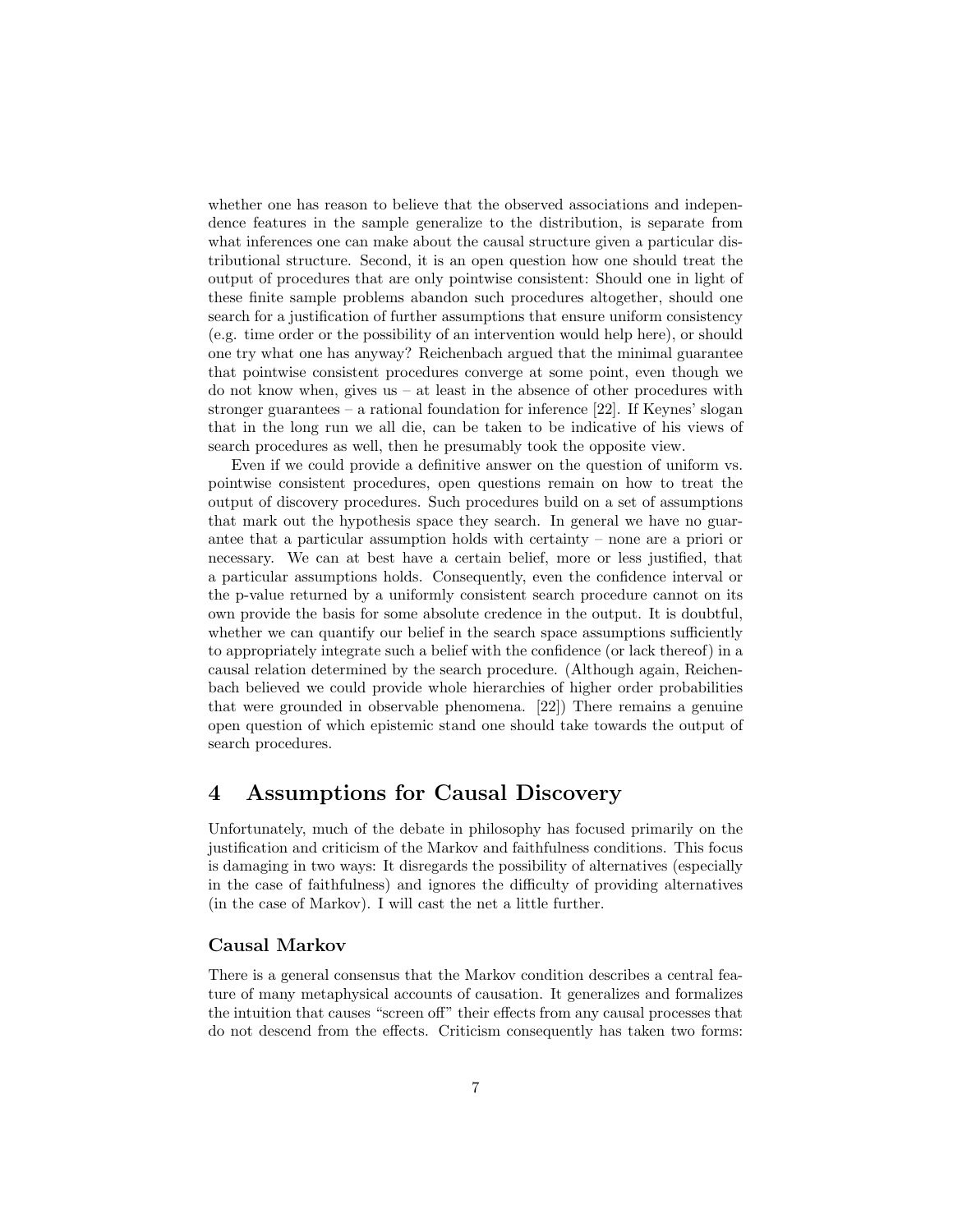On the one hand it disputes that the real causal metaphysics satisfies such a condition – much of Cartwright's criticism  $[1, 3, 4]$  takes this form. Woodward and Hausman [11, 12] have attempted to respond by relating the Markov condition to the idea of modularity (see also  $[31, 21]$ ) – that one ought to be able to intervene on a causal variable without affecting variables other than the intervened variable and its causal descendents. Alternatively, critics have argued against the inferences the Markov condition licenses. (see e.g. Sober [28] and Cartwright [2]). Most of the purported counterexamples of this latter type involve cases where there is by assumption no causal connection between two variables but an association between the variables is still observed. These examples risk a confusion of the statistical question of generalizability of sample features with the actual claim of the Markov condition that licenses the inference from distributional features to causal structure. We will not pursue the debate here (but see [30, 14, 9, 10] for responses). The real problem is that the Markov condition appears central to just about any scientific investigation, and so far no (weaker) alternative to the Markov condition has been proposed. So while the criticism can be taken as a caution against universal application of the Markov condition, it appears to be a rather tough task to propose any alternative that comes anywhere close to a similar starting point for causal inference.

#### Causal Faithfulness

The situation is different with regard to faithfulness. The justification for faithfulness is pragmatic, to enable particular inferences in search procedures. Counterexamples are more easily constructed and more plausible – as are remedies. For example, if the causal effects along the two paths in the example in Section 3 cancelled exactly, then *X* and *Z* would be independent although they are causally connected, thereby violating faithfulness. Independencies that are not due to the Markov condition can arise in the distributional structure for all sorts of reasons, including cancelling pathways, deterministic causal relations or particular discrete causal relations along causal chains. One can provide a mathematical argument that most probability distributions are faithful to the generating causal structure (see [29], p. 41, Theorem 3.2), but there are circumstances where it is reasonable to argue that precisely the unfaithful cases are of scientific interest. The good news is that in the case of faithfulness, the space of alternatives is much better understood. There are many discovery procedures that do not require the faithfulness assumption [25, 20], and there has been a precise investigation into the types of violations of faithfulness that can be detected [33], or where a slight strengthening of other assumptions enables such a detection [32].

#### Linearity

In general, more than just the causal structure is of interest. One is also interested in the precise quantitative effect one variable has on another. Independence constraints place very minor constraints on the functional form of a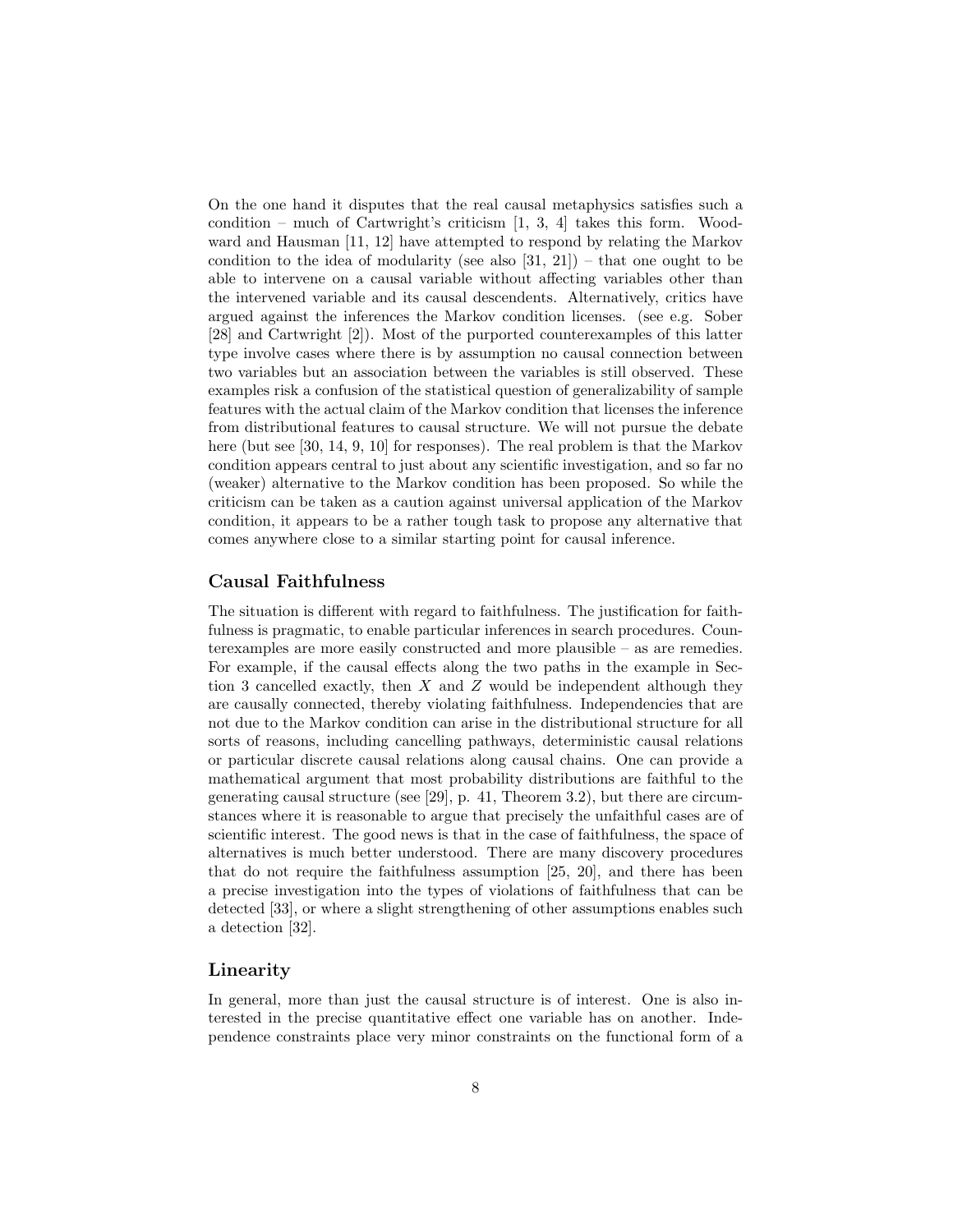causal effect, and consequently estimation of the quantitative influence would be difficult without further assumptions. One very common assumption about the functional form of the causal relation is linearity. Linearity requires that the value of a variable is determined by a linear sum of the values of its causes plus some error term that is generally, though not necessarily, assumed to have a Gaussian distribution. Consider the relation of wine consumption (x-axis) and the risk of cardiovascular disease (y-axis) in the following three graphs. Only



the first graph satisfies the assumption of a linear relation. Causal relations that involve a threshold below (or above) which there is no, or a different causal effect (middle graph), or causal relations with a non-monotonic effect (third graph) are examples that violate linearity. When investigating the effect of wine consumption on cardiovascular disease it is not obvious even within plausible ranges of wine consumption, whether a linearity assumption is justified. It is perfectly plausible that a positive effect can be observed for small quantities, but that there is a jump in risk as soon as one drinks more than a certain quantity (middle graph). It is also plausible that the relation is quadratic, with a positive effect only for small quantities (right graph).

Apart from that the fact that linearity captures formally something like a dose-reponse relation, the justification for its application arguably has a historical origin: Linear relations are simple, the statistical computations have been tractable for a long time and consequently are well understood (regression analysis). In addition, the assumption enables an enormous reduction in the residual underdetermination of search procedures, especially when there are unmeasured variables [16, 5]. Linearity implies that the causal effect of one particular causal connection (pathway) between two variables can be considered independently of any other connections between the two variables. Consequently, there are many implied constraints on the probability distribution that can be used to identify causal relations.

#### Gaussianity

Commonly, a linearity assumption is combined with an assumption that the errors of a variable have a Gaussian distribution (bell-curve). Anyone familiar with linear regression will recognize this assumption from the parameter estimation. Part of the motivation to assume Gaussian errors derives from their com-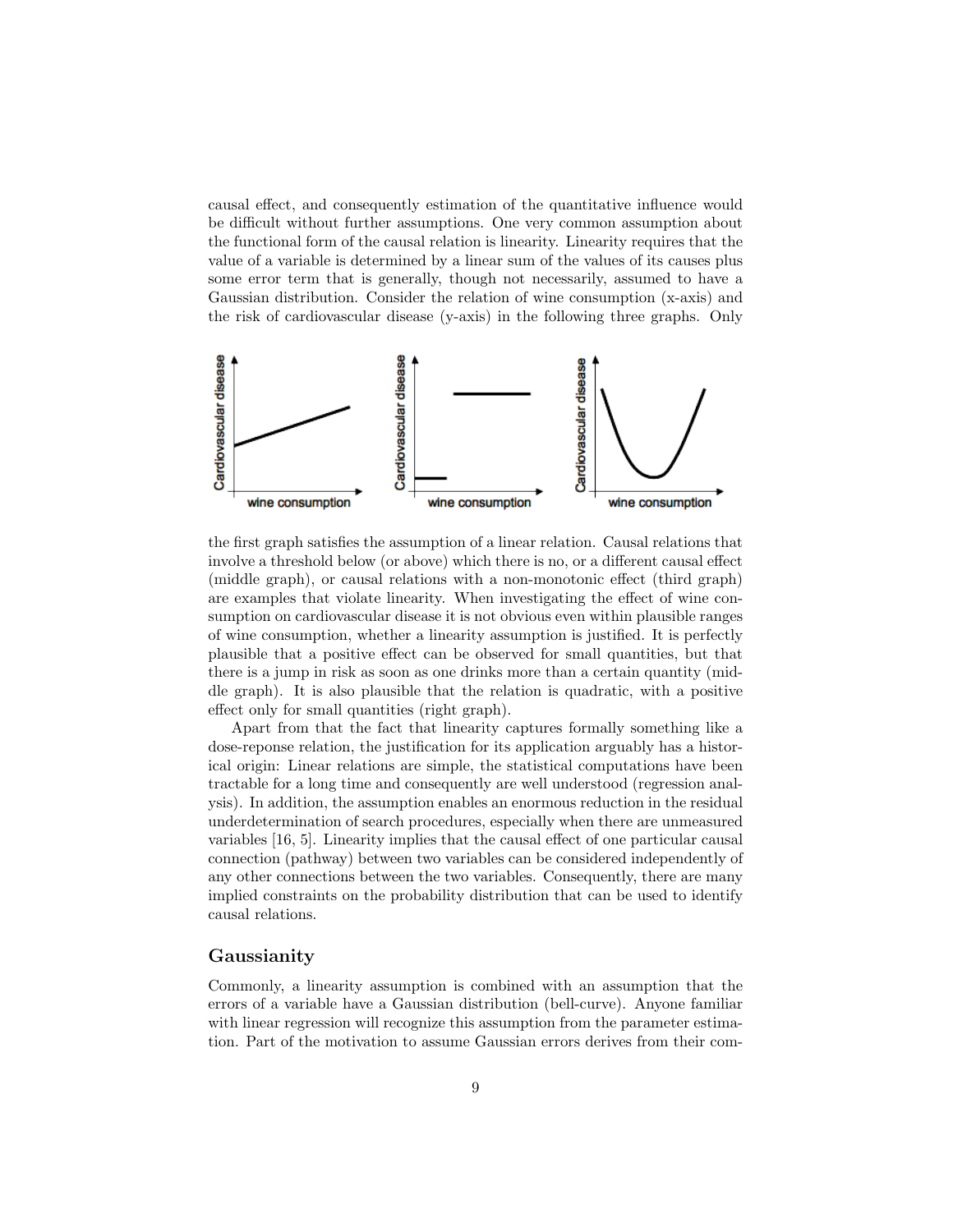putational simplicity, since combinations of Gaussian distributions again form joint Gaussian distributions. But more importantly, Gaussian distributions are supported by the central limit theorem: If multiple independent and identically distributed effects (with finite mean and variance) combine, then their sum will approximately follow a Gaussian distribution. Consequently, if the errors in a linear model are taken to represent the many minor individual influences not captured in the model, then for a large sample, the error distribution can reasonably be expected to be Gaussian. Of course, it would be a mistake to assume that error distributions are always or necessarily Gaussian, even when one has large sample sizes. Often the independency assumption of the errors (and their identical distribution) is difficult to guarantee. The assumption would be of minor importance if it made no difference to discovery procedures. Surprisingly, non-Gaussian error distributions can actually make the discovery task easier in the sense that in the large sample limit, more detail can be discovered about the causal structure. Some of the very recent developments of search procedures build on a linearity assumption combined with non-Gaussian errors, and it can be shown, that such procedures actually enable the unique identification of the underlying causal structure [26, 25, 18].

#### Causal Sufficiency

In many circumstances one cannot assume that all the relevant variables have been measured. There might be unmeasured variables that lead to spurious correlations in the data, that  $-$  if not recognized as spurious  $-$  can lead to incorrect conclusions about the underlying causal structure. For example, if we find that wine consumption is correlated with a lower incidence rate of cardiovascular disease then this might be due to wine consumption causing the reduction, or it may be the case that people with a higher income can afford to buy wine and can afford proper health care and a balanced lifestyle, resulting in the observed correlation even though wine consumption may have no effect whatsoever on cardiovascular disease. If such variables as socio-economic status are not measured in the study then what inferences can one draw about the true causal structure? The assumption of causal sufficiency, i.e. that there are no unmeasured common causes, is a very strong assumption. In some cases, one can detect that this assumption fails. For example, given four observed variables  $W, X, Y$  and  $Z$ , if the *only* independencies (represented by  $\perp\!\!\!\perp$ ) between the variables are

$$
\begin{array}{lll}\n & W{\perp\!\!\!\perp}Y & W{\perp\!\!\!\perp}Z & X{\perp\!\!\!\perp}Z \\
& W{\perp\!\!\!\perp}Y|Z & W{\perp\!\!\!\perp}Z|X & W{\perp\!\!\!\perp}Z|Y & X{\perp\!\!\!\perp}Z|W\n\end{array}
$$

then the only causal structure satisfying these constraints is

$$
W \to X \leftarrow L \to Y \leftarrow Z
$$

where *L* is an unobserved variable. The presence of the unobserved variable *L* can be inferred from the independence constraints. But this is not generally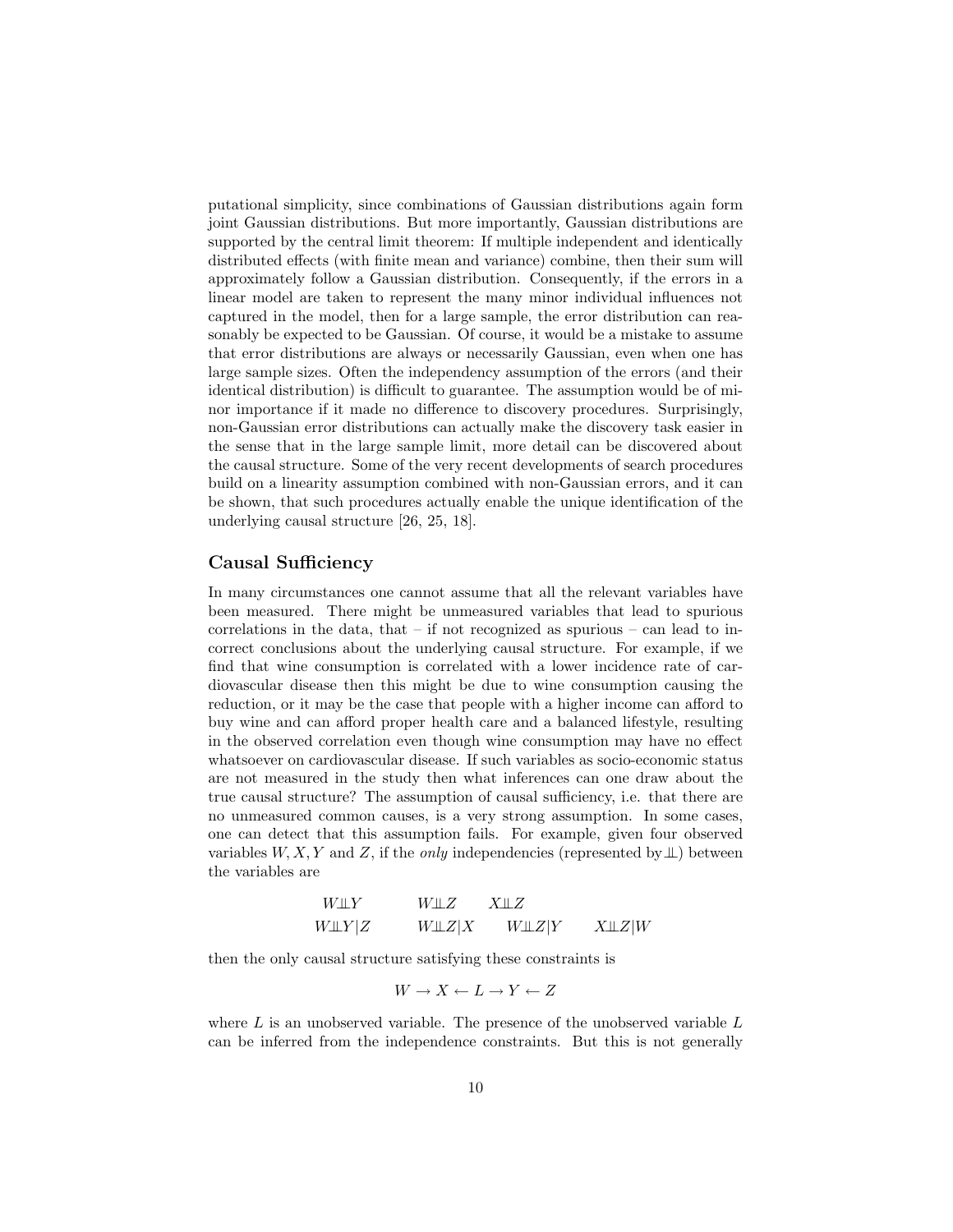the case. If causal sufficiency cannot be assumed, then the residual underdetermination in the output is generally much larger. For example, just assuming Markov and faithfulness, if a dependence between *X* and *Y* is observed, it could have been generated by any of the following structures (again we assume that *L* is unobserved):



Only the last two are possible candidates if causal sufficiency is assumed. Unless one is dealing with a closed system, there rarely seems to be a justification for the assumption of causal sufficiency, other than that the discovery problem is otherwise often not tractable. There are, however, procedures that are designed to identify whatever can be identified about the causal structure in the case of causal insufficiency, and the situation is not as bleak as might be expected: In general, the residual underdetermination – though more substantial – can be precisely characterized (see FCI-algorithm in [29]), and with the assumption of linearity with non-Gaussian errors, the underdetermination can be reduced substantially (in the large sample limit), and the presence and location of latent variables can (to a certain extent) be determined [15, 16]. Furthermore, there are procedures that can then be used to investigate the structure between latent variables as well [27].

#### Interventions

The more common way to avoid spurious correlations due to unmeasured variables is to use interventions. Experimental interventions on a system of variables are often hailed as the golden standard of causal discovery. A large literature in statistics is dedicated to the experimental design of randomized controlled trials. The basic idea of randomized controlled trials is that the values of the purported cause variable (the treatment) are set by a distribution that is (causally) independent of the system of variables under consideration. This "setting" of the values of the treatment variable by the intervention (I) implies that the causal influence of any other variable on the treatment variable is broken, and thereby any spurious correlation between treatment (T) and outcome (O) due to any unmeasured common cause (L) can be avoided.



If a correlation between treatment and outcome is measured in the experiment, it must then be due to the treatment causing the outcome. However, such an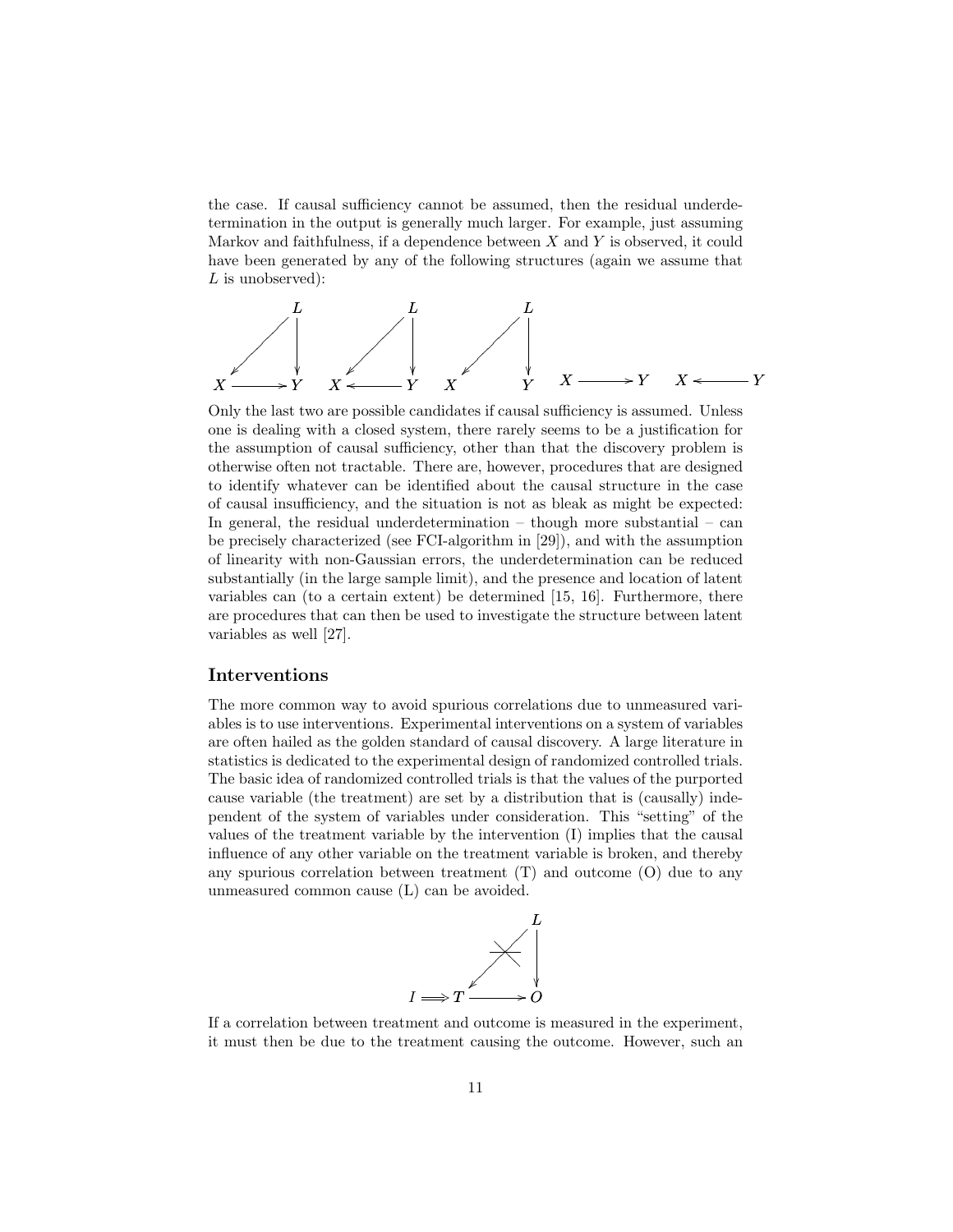inference is only licensed if it is known that the intervention only influences the intervened variable. If the intervention is "fat hand" – influencing more than one variable similar to someone who has insufficiently slim fingers to manipulate an intricate mechanism – then a correlation between variables might be due to the fat-hand intervention rather than a causal influence between variables.

The "surgical" aspect (breaking the causal influences in the treatment variable) of a randomized controlled trial is one way of dealing with unmeasured common causes in an experimental setting. But even if the intervention is weaker than a randomized controlled trial in that it does not make the treatment variable independent of its other causes, there are circumstances in which causal discovery is possible despite the presence of latent variables. In fact, for particular types of "soft" interventions, if one can assume that causal relations are linear, one can uniquely identify the causal structure among an arbitrarily large set of causal variables in a single experiment, and one can detect the presence and location of latent variables. The theory in this case is very similar to that of instrumental variables in economics [7, 5]. These results can also be utilized in circumstances when it is unethical, uneconomical or physically impossible to perform a randomized controlled trial. Even a small external influence on a variable may result in constraints on the system that can be used for causal discovery. Needless to say, there might well be more residual underdetermination, which will require additional assumptions of the type discussed in previous sections to determine the unique causal structure.

How much one can discover about the causal relations, and in what detail, depends on the exact type of intervention, how many variables one can subject to interventions, how many experiments with interventions one can perform and what other assumptions one can make about the causal relations.

The main advantage of interventions therefore is not so much their surgical feature, but that they introduce an external influence into the system under investigation, which helps to disentangle causal relations and, importantly, to orient causal influences, if no time order is available in the data.

There is an additional set of interesting questions that I can only hint at in this overview: Unlike the passive observational setting in which questions of efficient discovery are limited to sample size and the computational aspects of model selection (e.g. the order of statistical tests, such as independence tests, or the computation of scores of particular models), we have to additionally decide in the experimental setting which experiments to perform, i.e. which variables to subject to an intervention, and in what order to perform the experiments. Although these questions do not necessarily imply a difference in the limit of what can be discovered in any sequence of experiments, it may well make a practical difference in terms of what can be discovered in a finite number of experiments or with a finite amount of resources. One example of a result of this kind is that one might naively think that the most efficient way to discover a causal relations among a set of variables is to intervene on one variable while holding all but one other variable fixed at a certain value. In fact it turns out (and has been known at least since the seminal work on experimental design by R.A. Fisher [8]) that much more efficient sequences of experiments are possible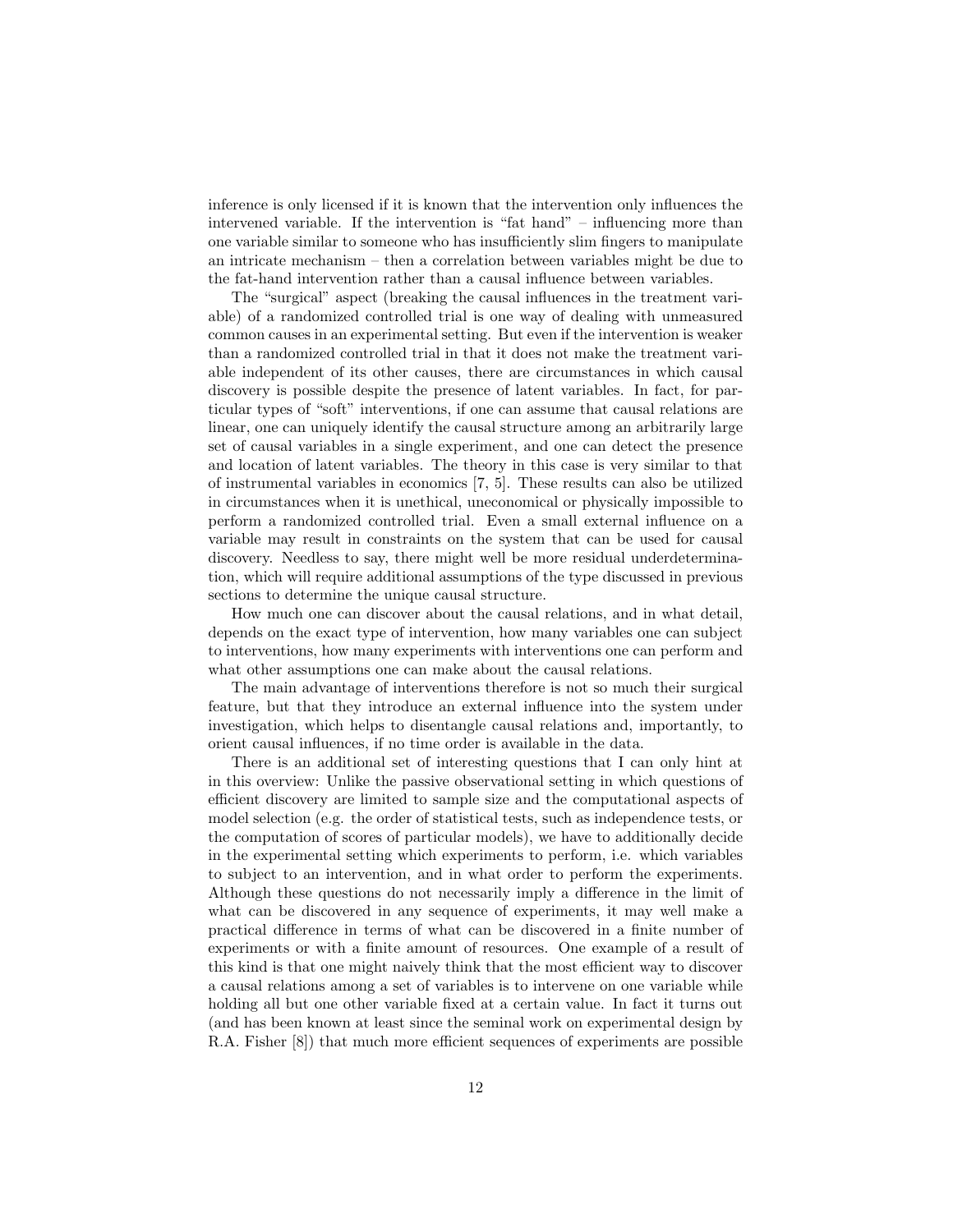when multiple variables are subject to an intervention simultaneously in each experiment (see also [6]). More generally this raises many questions of how aspects of decision theory can guide causal discovery.<sup>2</sup>

Needless to say, there are many other forms of assumptions that I have not discussed here (e.g. time order, determinism, cyclicity etc.) which have their own implications for causal discovery. In each case, various procedures are already available.

## 5 Conclusion

This brief survey was intended to suggest a perspective that seems to have been lost in the philosophical discussions focused on particular assumptions: There are many assumptions beyond causal Markov and faithfulness that are used for causal discovery. These assumptions can be combined in different ways that enable a variety of search procedures that (in the large sample limit) are guaranteed to yield different insights into the underlying causal structure. In some cases, combinations of assumptions can be used to make others, such as faithfulness or causal sufficiency, redundant. In many cases the exact implications for discovery given a set of assumptions have been worked out already, but many open questions remain, since general conclusions for all discovery procedures are not available.

While I cannot even begin to list the most important open problems for causal discovery here, this context lends itself to point to one area in desperate need of further investigation: the robustness of procedures. I have indicated that discovery procedures can be based on a variety of different assumptions. But very little is known about how these procedures perform when one of their assumptions fails or is incompletely satisfied. Since there is no obvious hierarchy of assumptions, one cannot always guarantee that one can fall back into a safety net of weaker assumptions. At present we simply do not know how well procedures perform when some of their assumptions fail, or what the nature of their errors then is. Obviously, an epistemology of causation would benefit enormously from a better understanding of this matter.

## References

- [1] N. Cartwright. *How the Laws of Physics Lie*. Oxford University Press, 1983.
- [2] N. Cartwright. What is wrong with Bayes nets? *The Monist*, 84:242–264, 2001.

<sup>2</sup>Note that causal decision theory considers a decision theory that is guided by causal constraints. The suggestion here is that there are many open questions concerning causal discovery that is guided by decision theory.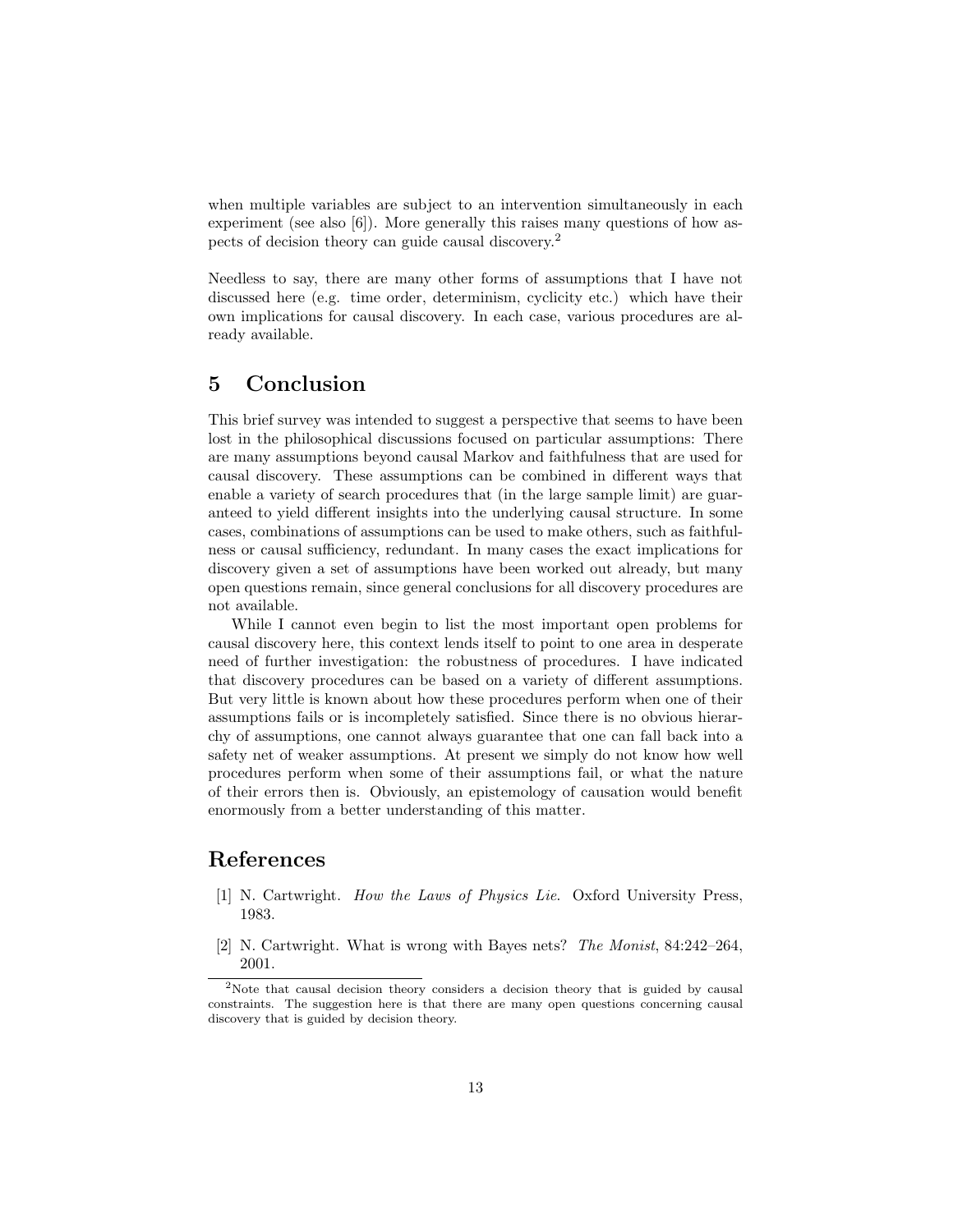- [3] N. Cartwright. Against modularity, the causal Markov condition and any link between the two. *British Journal of Philosophy of Science*, 53:411–453, 2002.
- [4] N. Cartwright. From metaphysics to method: Comments on manipulability and the causal Markov condition. *British Journal of Philosophy of Science*, 57:197–218, 2006.
- [5] F. Eberhardt. *Causation and Intervention*. PhD thesis, Department of Philosophy, Carnegie Mellon University, 2007.
- [6] F. Eberhardt, C. Glymour, and R. Scheines. On the number of experiments sufficient and in the worst case necessary to identify all causal relations among n variables. In F. Bacchus and T. Jaakkola, editors, *Proceedings of the 21st Conference on Uncertainty and Artificial Intelligence(UAI-05)*, pages 178–184. AUAI Press, Corvallis, Oregon, 2005.
- [7] F. Eberhardt and R. Scheines. Interventions and causal inference. *Philosophy of Science*, 74(5):981–995, 2007.
- [8] R. Fisher. *The design of experiments*. Hafner, 1935.
- [9] C. Glymour. Markov properties and quantum experiments. In W. Demopoulos and I. Pitowsky, editors, *Physical Theory and its Interpretation*, volume 72, pages 117–126. Springer, 2006. Series title: The Western Ontario Series in Philosophy of Science.
- [10] C. Glymour. Review of Jon Williamson, *Bayesian Nets and Causality*, Oxford University Press, 2005. forthcoming in British Journal of Philosophy of Science, 2008.
- [11] D. Hausman and J. Woodward. Independence, invariance, and the causal markov condition. *British Journal for the Philosophy of Science*, 50:521– 583, 1999.
- [12] D. Hausman and J. Woodward. Modularity and the causal Markov condition: A restatement. *British Journal for the Philosophy of Science*, 55:147– 161, 2004.
- [13] F. Heider and M. Simmel. An experimental study of apparent behaviour. *American Journal of Psychology*, 13(2):243–259, 1944.
- [14] K. Hoover. Nonstationary time series, cointegration, and the Principle of Common Cause. *British Journal of Philosophy of Science*, 54:527–551, 2003.
- [15] P. O. Hoyer, S. Shimizu, and A. J. Kerminen. Estimation of linear, nongaussian causal models in the presence of confounding latent variables. In *Proceedings of 3rd European Workshop on Probabilistic Graphical Models (PGM-06)*, pages 155–162, 2006.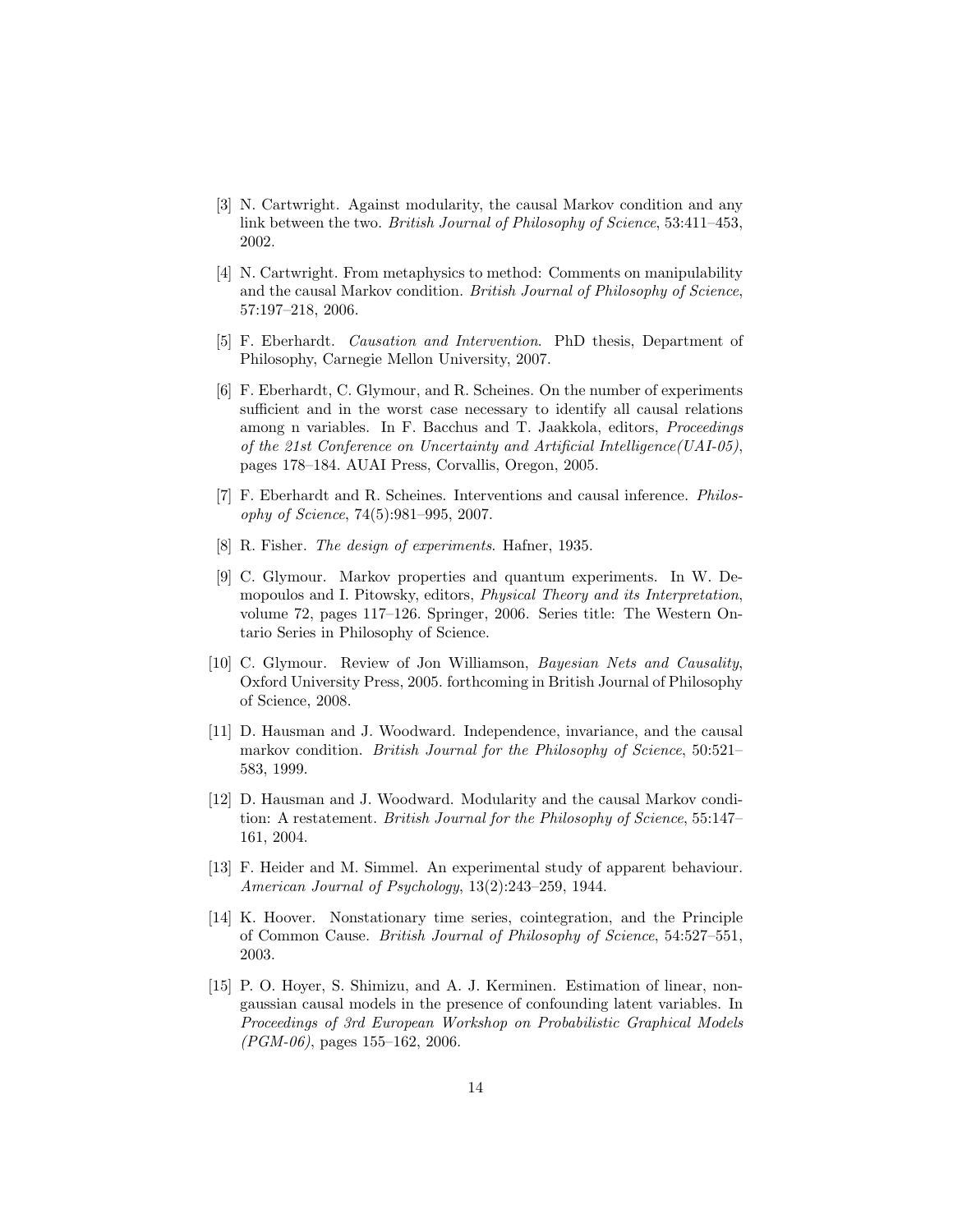- [16] P. O. Hoyer, S. Shimizu, A. J. Kerminen, and M. Palviainen. Estimation of causal effects using linear non-gaussian causal models with hidden variables. *Intl. Journal of Approximate Reasoning*, 49:362–378, 2008.
- [17] D. Hume. *An enquiry concerning human understanding*. Clarendon, 1748.
- [18] G. Lacerda, P. Spirtes, J. Ramsey, and P. O. Hoyer. Discovering cyclic causal models by independent components analysis. In *Proceedings of the 24th Conference on Uncertainty in Artificial Intelligence (UAI-08)*, pages 366–374, 2008.
- [19] A. Michotte. *La perception de la causalité*. Publications Universitaires de Louvain, 1954.
- [20] E. Nyberg and K. Korb. Informative interventions. In F. Russo and J. Williamson, editors, *Causality and Probability in the Sciences*. College Publications, London, 2006.
- [21] J. Pearl. *Causality*. Oxford University Press, 2000.
- [22] H. Reichenbach. *The Theory of Probability. An Inquiry into the Logical and Mathematical Foundations of the Calculus of Probability*. University of California Press, 1949.
- [23] H. Reichenbach. *The Direction of Time*. University of California Press, 1956.
- [24] J. Reiss. Causation: An opinionated introduction. draft available: http://jreiss.org/Causality%20Manuscript.pdf.
- [25] S. Shimizu, P. O. Hoyer, A. Hyvärinen, and A. J. Kerminen. A linear nongaussian acyclic model for causal discovery. *Journal of Machine Learning Research*, 7:2003–2030, 2006.
- [26] S. Shimizu, A. Hyvärinen, Y. Kano, and P. O. Hoyer. Discovery of nongaussian linear causal models using ICA. In *Proceedings of the 21st Conference in Uncertainty in Artificial Intelligence (UAI-05)*, pages 525–533. AUAI Press, 2005.
- [27] R. Silva, R. Scheines, C. Glymour, and P. Spirtes. Learning the structure of linear latent variable models. *Journal of Machine Learning Research*, 7:191–246, 2006.
- [28] E. Sober. Venetian sea levels, British bread prices, and the Principle of Common Cause. *British Journal of Philosophy of Science*, 52:331–346, 2001.
- [29] P. Spirtes, C. Glymour, and R. Scheines. *Causation, Prediction and Search*. MIT Press, 2 edition, 2000.